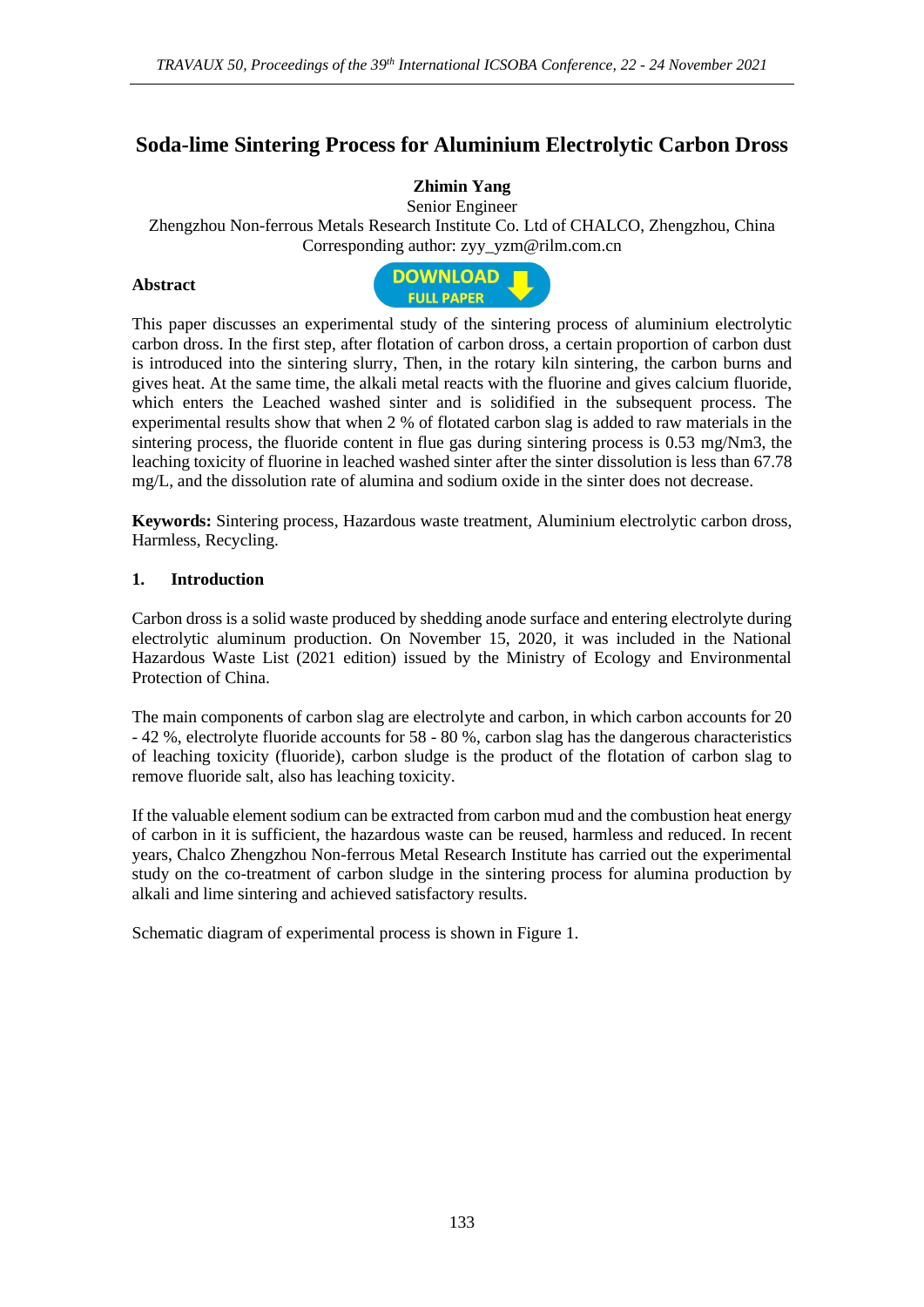

Leached washed sinter



## **2. Physicochemical Properties of Carbon Slag and Carbon Sludge**

## **2.1 Chemical Composition and Phase Composition**

The chemical compositions of Carbon dross and Carbon residue are shown in Table 1.

| The sample                                                                                                                                                                                                                       | Al | Si | Mg | <b>Na</b>                                                                                                                             | K | Ca | Fe |  |  |
|----------------------------------------------------------------------------------------------------------------------------------------------------------------------------------------------------------------------------------|----|----|----|---------------------------------------------------------------------------------------------------------------------------------------|---|----|----|--|--|
| Carbon dross                                                                                                                                                                                                                     |    |    |    | $\vert 11.75 \vert 3.87 \vert 0.48 \vert 0.48 \vert 19.58 \vert 2.53 \vert 0.25 \vert 0.017 \vert 23.02 \vert 0.42 \vert 37.22 \vert$ |   |    |    |  |  |
| Carbon residue $\begin{bmatrix} 3.97 \\ 5.46 \end{bmatrix}$ 6.68 $\begin{bmatrix} 0.27 \\ 7.62 \end{bmatrix}$ 6.53 $\begin{bmatrix} 1.02 \\ 0.14 \\ 60.81 \end{bmatrix}$ 6.81 $\begin{bmatrix} 1.50 \\ 1.50 \end{bmatrix}$ 17.26 |    |    |    |                                                                                                                                       |   |    |    |  |  |

**Table 1. Chemical composition of carbon slag (%)**